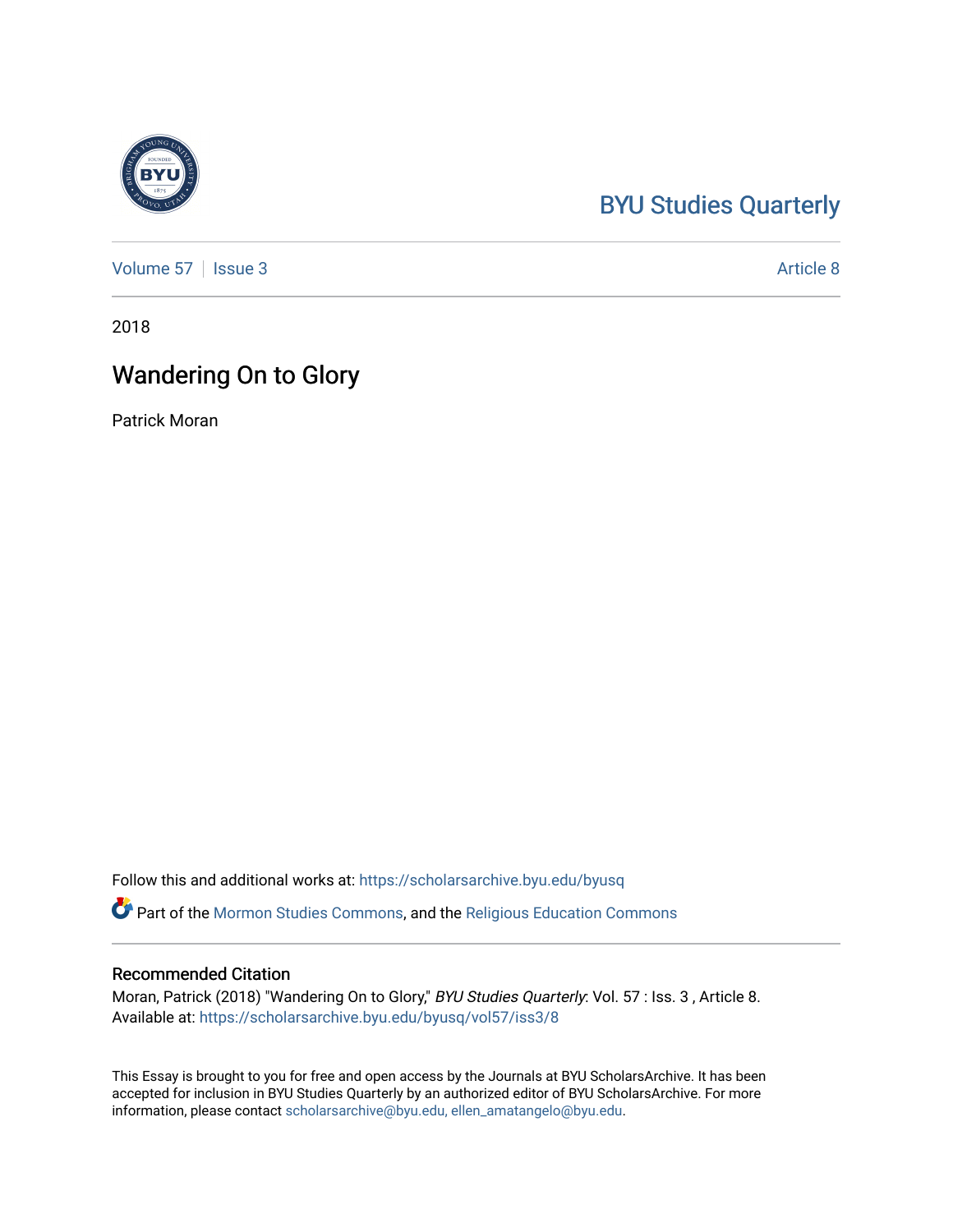## **Wandering On to Glory**

*Patrick Moran*

In my suburban town, commuting is a fact of life, every bit as much<br>as sowing and reaping and harvesting probably were for my agrarian as sowing and reaping and harvesting probably were for my agrarian forebears. It's simply a given that work is far away and that a good portion of every day is spent getting there in the morning and then getting back again later on.

Like my fellow suburbanites, I start my day gearing up for the trek to work, preparing for the daily battle—with the highway and traffic and fatigue and rude drivers—that makes up part of modern life. Turning on my audiobook, downloaded thanks to the mercies of the county public library, I lose myself in the sonorous intonations of some talented reader who transports me into the world of a great book, and I'm aware that, for the first twenty minutes or so of the trip, I'll be transfixed by the magic of the spoken word.

Even the power of the audiobook, though, can only take me so far, and I'm painfully aware that at some point in my traveling, especially during the winter months when the earth and sun conspire against me to ensure that I'm driving in darkness, I'll start getting sleepy and have to struggle with eyelids that want to droop and a head wishing to still be blissfully nestled into my pillow.

From the moment the sleepiness begins—the distance from home to the onset of fatigue being one of the indicators of a good or bad travel day—it's a struggle to keep my head in the game and overcome the morning tiredness. I've got a variety of weapons at my disposal: scanning through the radio stations, singing aloud, and even, on the worst of days, commentating to myself on road conditions.

*BYU Studies Quarterly 57, no. 3 (2018)* 75

Published by BYU ScholarsArchive, 2018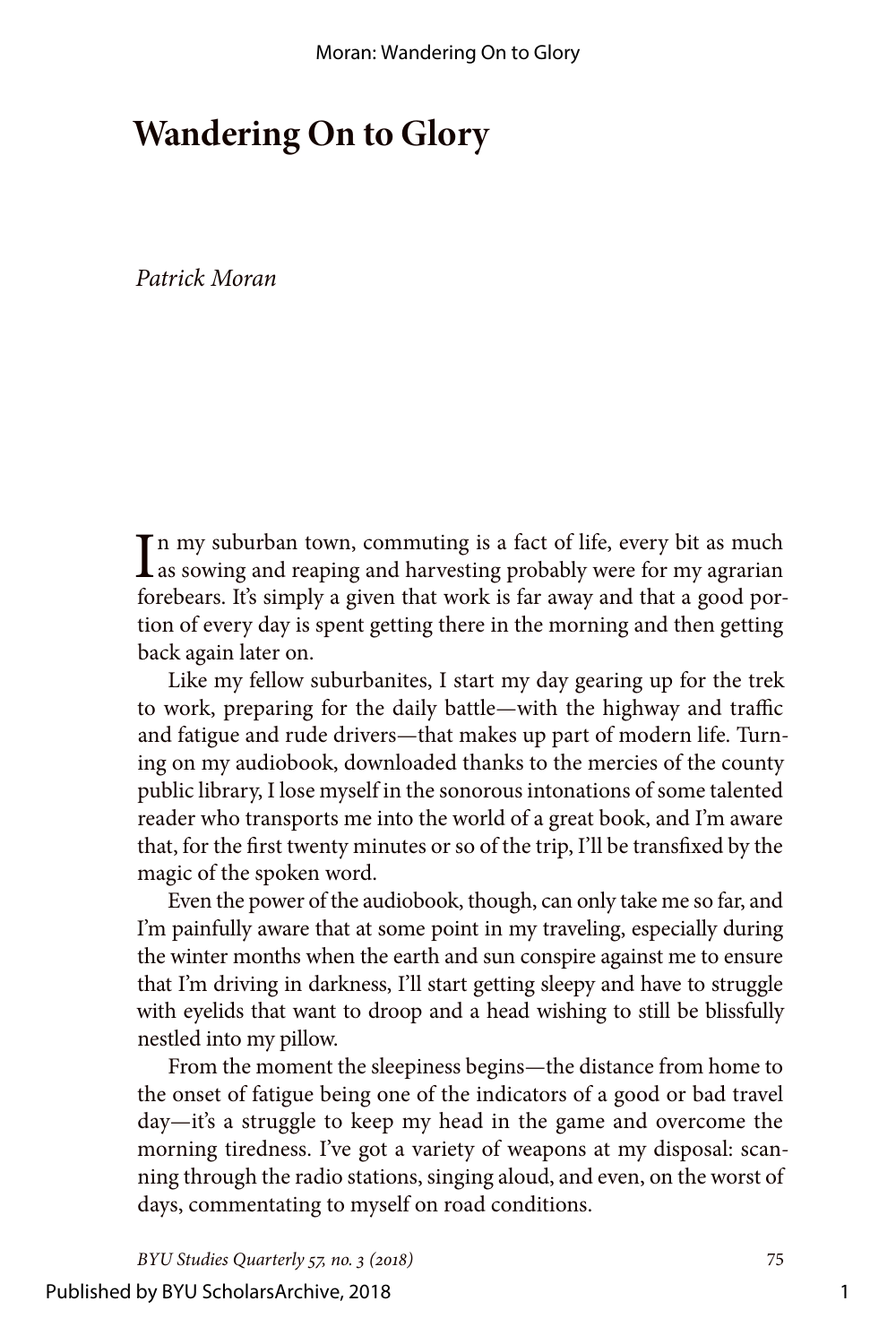The endless stream of taillights ahead, the familiar office buildings and freeway exits zooming by (have I really only made it as far as that one!), the slow, slow brightening of the eastern sky as the day, too, begins its commute—all give clear evidence that I'm moving ahead, albeit slowly, and making progress mile by mile.

The middle of the trip is the worst. It's at this point that I've traveled a good distance but am still a long way from my destination. This is where I've got to mentally prepare myself for the rest of the commute, to focus more on the audiobook or on the radio, to battle the dreary sameness of a road I traverse twice a day, five days a week, four weeks a month, twelve months a year.

The sameness, I sometimes think, is the hardest part of the commute. It's the fact that I've been here before (just twelve hours ago, in fact) and that I'll be here again soon (just this evening, as it happens). Other than the occasional heavier-than-normal congestion or the odd traffic accident, it's the same old road, same old intersections, same old backups. Some days I'm sure I'm seeing the same cars I saw the day before.

 $\sim$ 

I sometimes contrast the monotony of the commute with what I imagine to be the constant discovery involved in another kind of travel—the journey. The journey, in my mind, involves no sameness or boredom. It's movement from point A to point B without repetition and without tedium or boredom. I know intellectually that the great one-way journeys probably involve plenty of colorless moments, even perhaps more than the other kind. But my mental image of the process of journeying involves a more or less continuous encounter with the new and unexplored. It involves Huckleberry Finn and Jim growing and finding as they move down the river to freedom, Frodo Baggins as he carries the ring to Mordor, the Joads struggling toward an elusive Californian promised land.

The journey is encountering and assimilating the unconsidered and heretofore unimagined. It is the Little Prince departing asteroid B 612 for parts unknown; it is Columbus discovering a new world; it is Captain Kirk going boldly where no man has gone before. It is Abraham and Lehi and Joseph Smith forsaking all at the command of God to seek freedom and peace.

The journey is forward movement. It is pressing ahead and saying, "I shall not pass this way again." It is "blazing trails along the way" as a matter of course and creating "stepping stones for generations" as your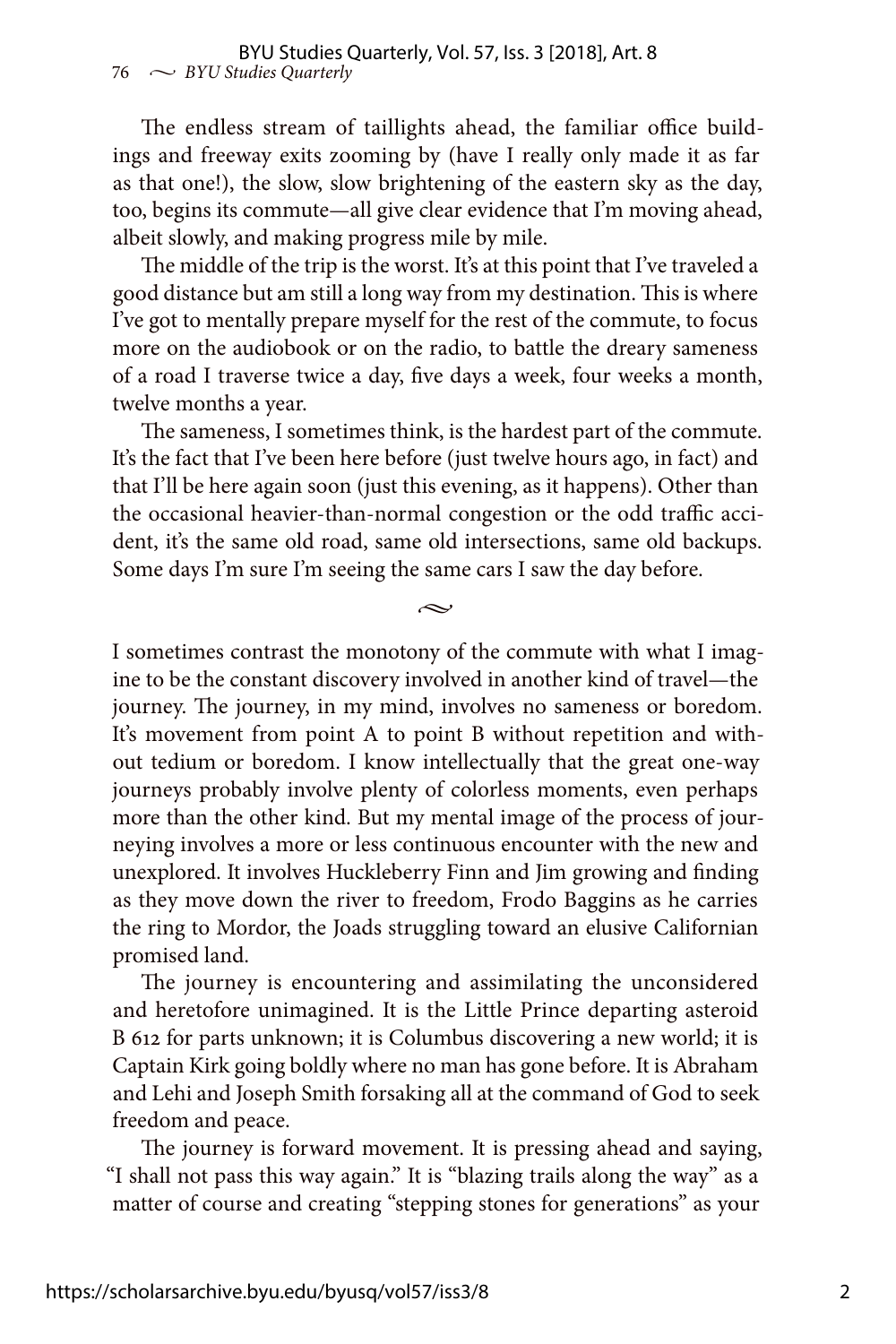"deed of ev'ry day." Brigham Young trekked across the plains, achieving greatness in the midst of sacrifice, leading a people to victory. Brigham may have crossed and recrossed the wide expanse, but his glory consisted in striking ahead unhesitatingly into the unknown. Brother Brigham, at least in my mind's eye, spent his days conquering the wilderness and the vastness of the prairie. Brother Brigham did not commute.

 $\sim$ 

As I creep along the freeway and anticipate the coming day, I see the long stream of taillights and headlights stretch out ahead of me like red and gold streamers on a cityscape Christmas tree, and I think of the metaphors used since time immemorial to describe movement: the road, the sea, the river. I think mostly of the river. With its constant progress, its flow, its power-in-action, it is the ideal stand-in for the journey. It's hard to imagine Lehi naming a toll road or a subway line after his son to keep him "continually flowing" to God.

The beauty of the river as metaphor, I imagine, is its linearity. Every river begins someplace or other, and every river ends. As challenging as a river's source may have been to locate for determined explorers, it always existed somewhere, in some mountain spring or in the confluence of a thousand minute creeks. And even the Amazon and the Mississippi and the Nile eventually discharge into the sea. The river is the very image of forward movement and onward travel, of beginning and end. There's no going backward on a river for very long, and there's no repetition as it presses ever onward.

Much of my life, though, is neither river nor any other kind of journey—just commute. And the commute is the opposite of linearity; it's back and forth, covering the same ground over and over as I try to get things right. There is comfort in linearity and its promise of progress; finding it in the repetition and circularity of the commute can be more of a challenge.

بحہ

I like to read a book in the same way I'd like to make a journey: straight through, from beginning to end. No bouncing around, back-andforthing, or skipping straight to the end. I've heard of daring souls who approach books in such a manner, but the pull of linearity has always been too great for me to imitate them. Reading, after all, is always a kind of travel, and I want to be crossing the ocean to the promised land, not just plying the freeways.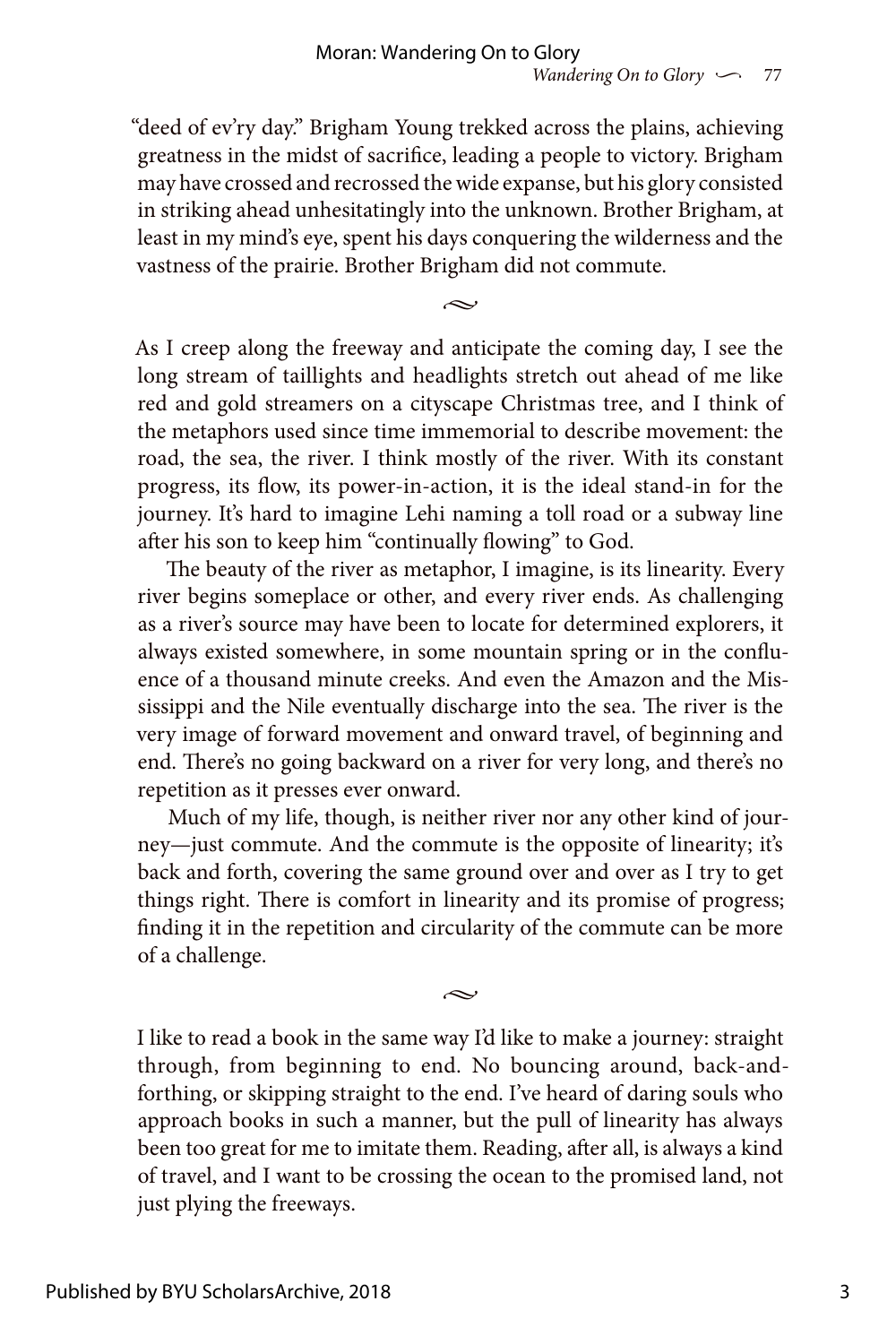I've always been fascinated by places that also impose linearity: places that, like books, more or less demand entrance and exit through two separate points. There's something enticing about the idea of going in one way and perforce coming out another. The built-in idea of progress in these places is almost mystifying. A Mormon temple is the prototype of such a schema, as, in a more prosaic fashion, was the old BYU Testing Center: enter the Grant Building, ascend the grand staircase, pass through your frightful ordeal, and be unceremoniously disgorged via the back stairs and greeted by a screen informing you of your victory or defeat in the academic struggle ("92%—Great Job!"). Guided tours of just about any place are similar experiences: begin here, follow my lead, and we'll end up someplace else. Discipleship, of course, is the ultimate don't-walk-in-your-own-tracks journey. We may be treading, after all, "where the saints have trod," but we're doing it for ourselves, one hesitating step at a time.

In the end, of course, my commute always ends with arrival at work or at home. I emerge from my car as from a rocket or a submarine, a little dazed by the passage of time but reinvigorated by my new location and by having once again conquered time and space. There is a tiny moment of satisfaction when I step out of my Toyota time machine and move on to the next phase of the day.

 $\sim$ 

And that moment makes me think there must be something of the journey in my commute after all. It's a journey that I take over and over and in a thousand only slightly varying ways, but some kind of a journey nevertheless. It's a journey, I suppose, in which I derive satisfaction not from the new but from reimagined and reconceived encounters with the familiar.

In the repetitive rhythms of the daily commute, then, there is hope after all, just a different hope than that of the linearity of other journeys. The uncertainty of circularity and recurrence proffers not the breaking of the cycle but the discovery of its secret inner perfections. For the adherents of some eastern religions, even time itself is not a linear progression from beginning to end, but a circular wheel in which all ends are beginnings and vice versa. I wonder what that idea means in practice, as people work and learn and love, as they study and reflect, even as they commute.

When I was younger, the journeys of life were sufficiently discreet, sufficiently defined, as to give the impression that things had clear